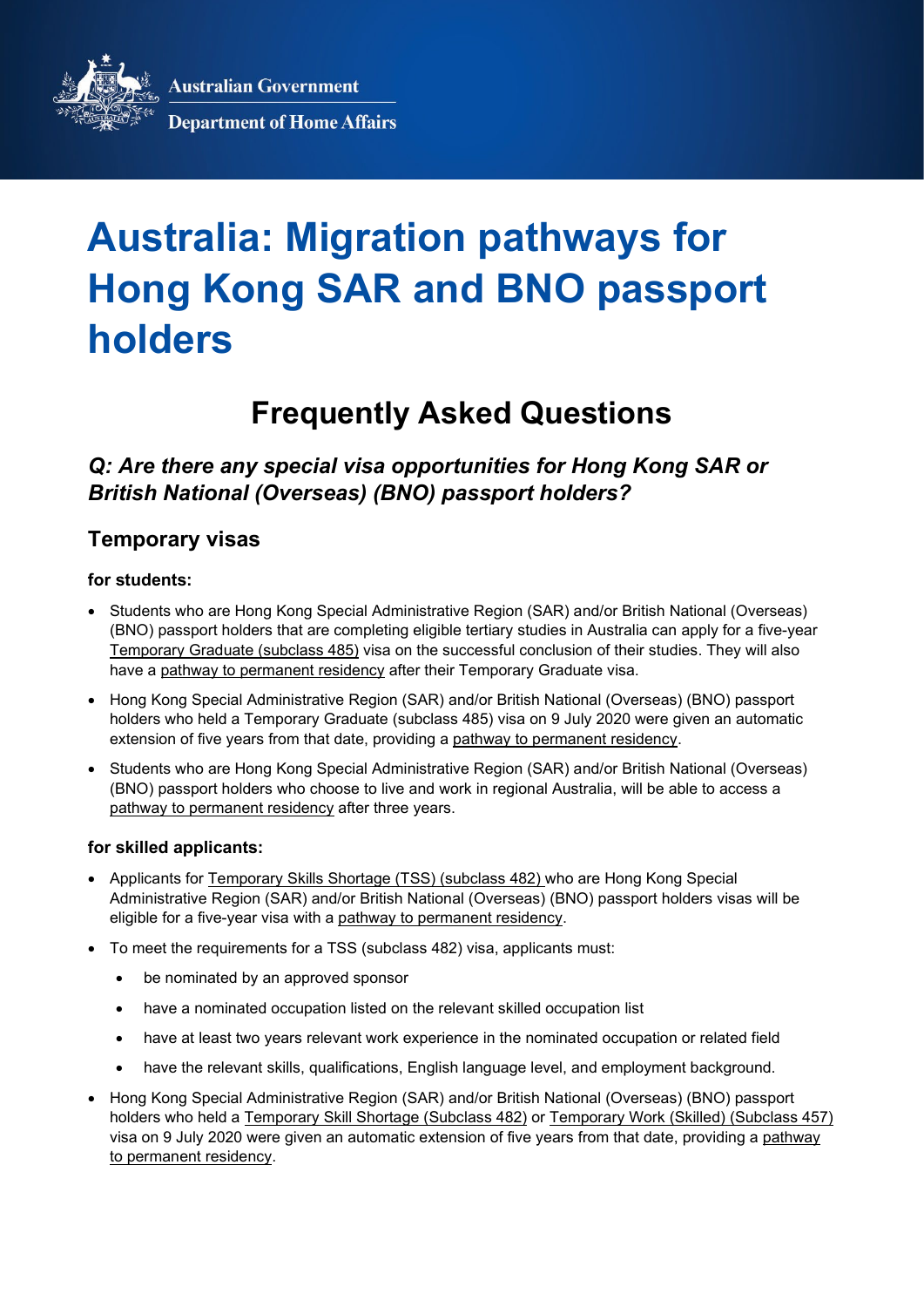## <span id="page-1-0"></span>**Pathways to Permanent Residency**

#### **New permanent pathways**

- If you hold one of the above temporary visas the following two new PR pathways will be available to you from 5 March 2022:
	- o **Subclass 191 – the Hong Kong (regional) stream** for applicants who were usually resident in Australia for a continuous period of at least *3 years* immediately before applying and who lived, worked and studied exclusively in a [designated regional area](https://immi.homeaffairs.gov.au/visas/working-in-australia/regional-migration/eligible-regional-areas) for that *3 year* period, while holding a qualifying visa.
	- **Subclass 189 the Hong Kong stream** for applicants who were usually resident in Australia for a continuous period of at least *4 years* immediately before applying, and who held a qualifying visa during that period.
- Applicants will **not** be required to meet occupational or skill assessment requirements. They will also not require any ongoing sponsorship, or nomination. However, they will have to meet the usual health, character and security requirements for the grant of a permanent visa.

If the qualifying visa was extended by five (5) years from 9 July 2020, time already spent in Australia on that visa prior to 9 July 2020 counts towards the period required for permanent residency**.**

#### **Existing pathways for the highly skilled:**

- The Australian Government is prioritising visa applications lodged by applicants who are Hong Kong Special Administrative Region (SAR) and/or British National (Overseas) (BNO) passport holders for certain visa under the Skilled Migration Program, including through the:
	- [Business Innovation and Investment Program](https://immi.homeaffairs.gov.au/visas/getting-a-visa/visa-listing/business-innovation-and-investment-188)
	- [Global Talent Visa](https://immi.homeaffairs.gov.au/visas/getting-a-visa/visa-listing/global-talent-visa-858) Program. This is a permanent visa program for highly skilled individuals with international reputations for outstanding achievements who can contribute to Australia's economy by transferring skills, promoting innovation and creating jobs. The program includes two pathways:
		- o the streamlined [Global Talent](https://immi.homeaffairs.gov.au/visas/working-in-australia/visas-for-innovation/global-talent-independent-program) pathway for individuals who receive an invitation based on achievements in one of the [priority sectors.](https://immi.homeaffairs.gov.au/visas/working-in-australia/visas-for-innovation/global-talent-independent-program/eligibility) Candidates under the Global Talent pathway first submit an [Expression of Interest.](https://immi.homeaffairs.gov.au/visas/working-in-australia/visas-for-innovation/global-talent-independent-program/how-to-apply)
		- $\circ$  the [Distinguished Talent](https://immi.homeaffairs.gov.au/visas/getting-a-visa/visa-listing/distinguished-talent-124) pathway for extremely talented individuals who have an internationally recognised record of exceptional and outstanding achievements in either a profession; a sport; the arts; or academia and research, but who have not received an invitation to apply under the Global Talent pathway.

## *Q: I work for an Australian company in Hong Kong and wish to relocate to Australia. What is the most appropriate visa option for me?*

A range of visa pathways are available for this purpose and may be applicable to you depending on your circumstances. These pathways include:

#### **Temporary visa options:**

- If you work for a company already operating in Australia, or for a company moving to and setting up operations in Australia, your company may be able to sponsor visa applicants for [Temporary Skill](https://immi.homeaffairs.gov.au/visas/getting-a-visa/visa-listing/temporary-skill-shortage-482)  Shortage [\(subclass 482\)](https://immi.homeaffairs.gov.au/visas/getting-a-visa/visa-listing/temporary-skill-shortage-482) visas.
- A range of [Temporary Activity](https://immi.homeaffairs.gov.au/visas/getting-a-visa/visa-listing/temporary-activity-408) (subclass 408) visa options are available including visa options to support Australia's COVID-19 economic recovery.